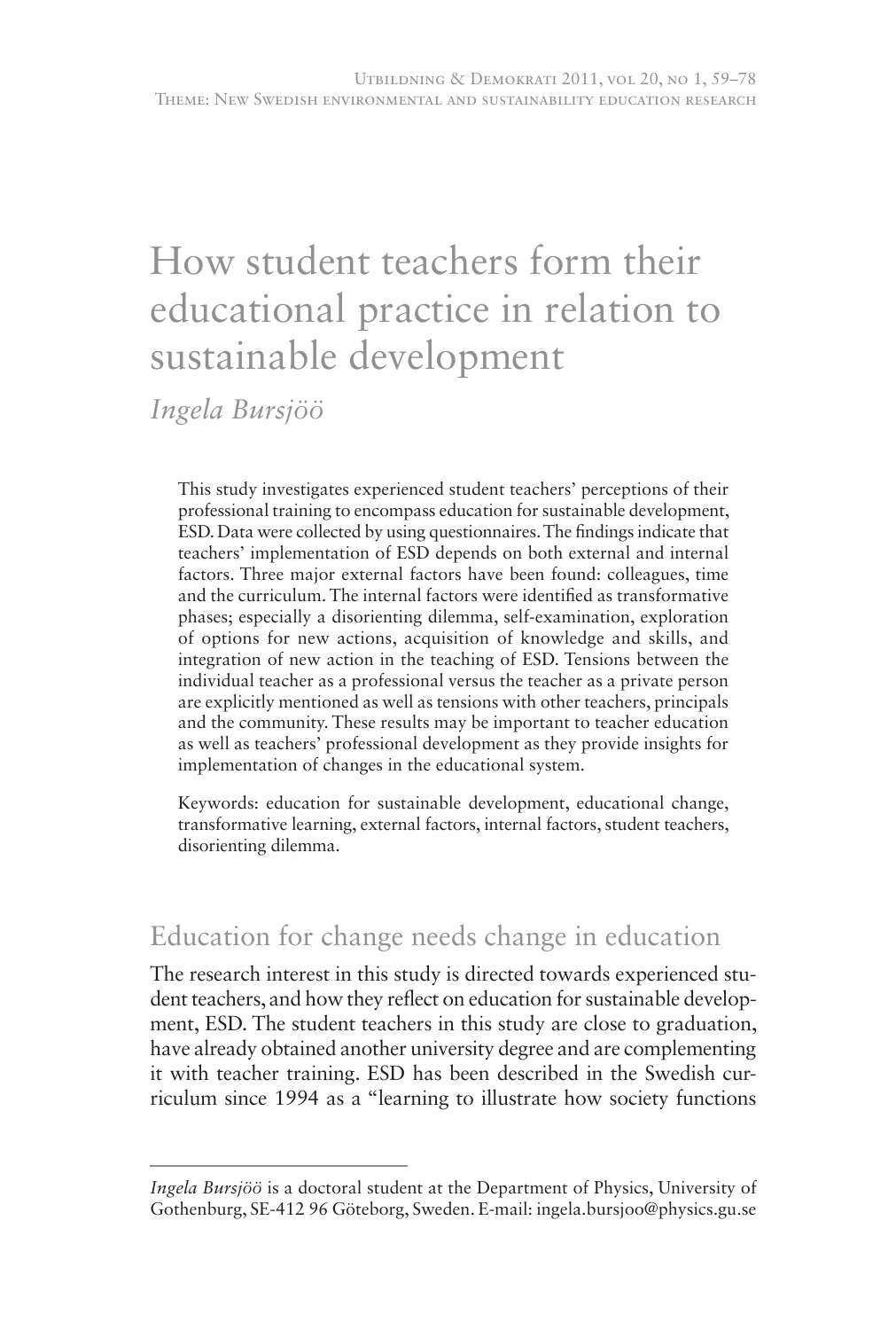and the way we live and work can best be adapted to create sustainable development" (National Agency for Education 1994). However, the degree to which teachers are prepared to work with these issues varies with the consequence that ESD cannot yet be considered satisfactory implemented in all schools (National Agency for Education 2009).

Working with education in a changing social and policy context is demanding and the descriptions of education for sustainable development are still blurred since the widely accepted definition of ESD from *Our common future* (1987) "Sustainable development is development that meet the needs of the present without compromising the ability of future generations to meet their own needs" (WCED 1987, p. 48) depends on the reader.

Contributions from different areas of research – education for sustainable development, educational change, teacher identity and transformative learning – give an opportunity to identify and analyse new knowledge about how student teachers form their professional roles. The observation that "ESD is viewed as a catalyst of educational change that will allow for more meaningful, existentially relevant, transformative learning to emerge in our schools and universities" (Wals 2006, p. 41) emphasizes the connection between education for sustainable development and transformative learning.

For many years, Andy Hargreaves (2004) has studied the factors affecting teachers' professional role in educational change management, revealing complex relationships between personality, objectives, interests and implications for their business. Interviews of Canadian teachers' feelings about the changes demonstrate the need for a balance between innovators and more reluctant change agents. It depends on the context if a change is perceived as positive or negative. A study of Portuguese teachers (Flores 2005) highlighted challenge, ambiguity and tension as key words in defining their sense of professionalism in times of change. The teachers in the study agreed with the changes in the curriculum, but they were critical of the implementation, with insufficient training and resources to fulfill the expected roles. Another study regarding the process of becoming a teacher shows a lot of value ambiguities, tensions, conflicts and dilemmas in relation to their proposed occupation (Czerniawski 2009).

## Education for sustainable development

Analysis of the concept "education for sustainable development" shows that it differs from environmental education and is more than a new name for the same content. Teachers thus need to change their teaching. This change is not only about new knowledge – but perhaps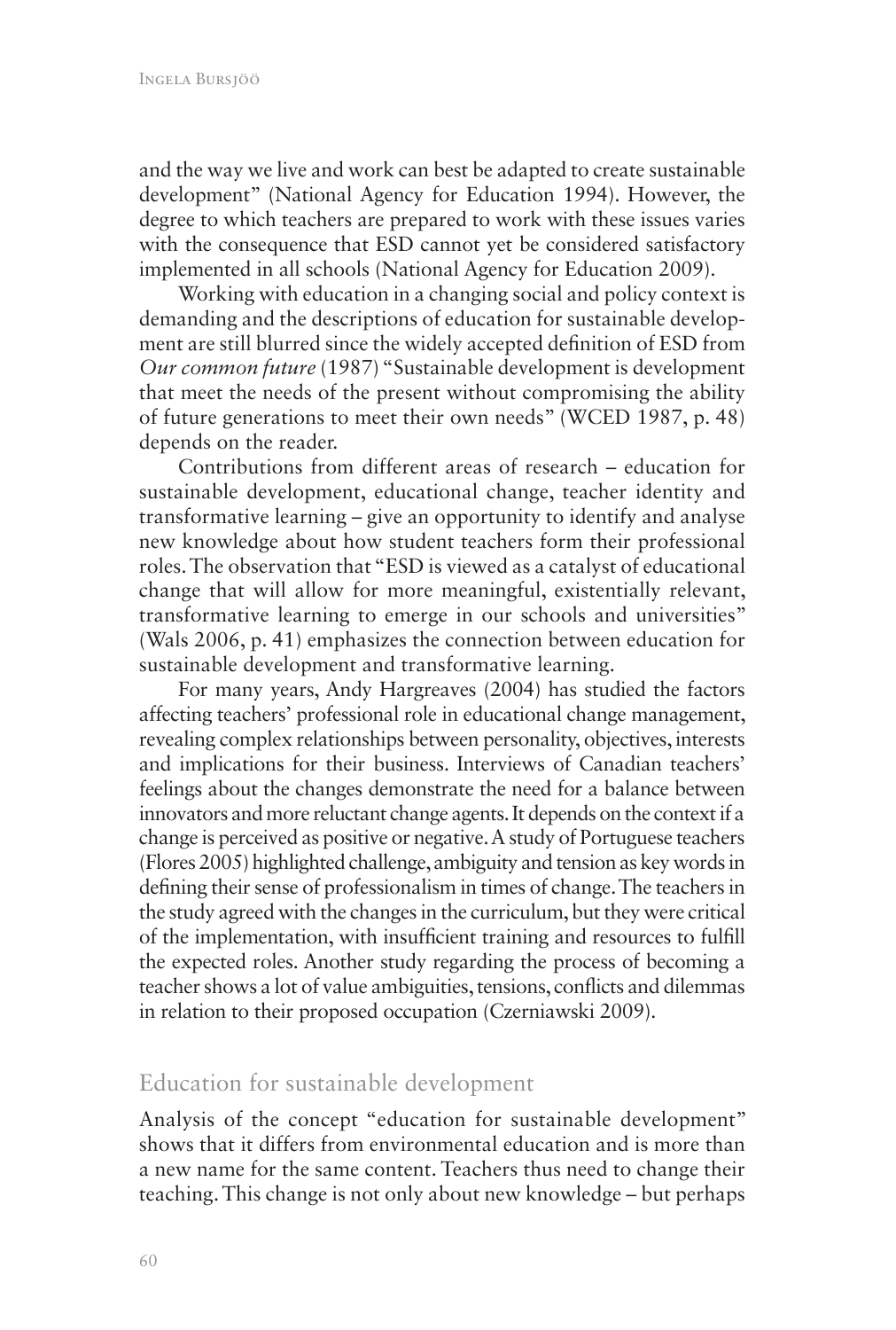involves even changing the frames of reference for how to understand the world. Research related to education for sustainable development shows that school education consists of fact- based knowledge as well as moral and value-based issues (Jensen & Schnack 2006, Öhman 2006) and that this teaching also deals with attitudes, reasoning and lifestyle issues (Sund & Wickman 2008). Education for sustainable development is about problematizing conflicts, tensions, dilemmas and contradictions (Lundegård & Wickman 2007).

According to Schnack (2000), tendencies in the postmodern perspective seem to favor the forming of individualistic decisions and choices instead of an active citizen approach when decisions and choices are connected to democracy, human rights and dialogue. Mogensen and Schnack (2010) describe that the challenge for ESD is to identify the kind of learning that motivates the learner to be an active citizen in a complex and uncertain reality, promoting a democratic citizenship working with conflicting interests and critical thinking, argumentation and alternative actions. Although education focusing on normativity and correct behaviors may lead to improvements, it is not seen as improving neither reflection nor the ability of learners to see the consequences of their actions. Instead transformative learning leads to new abilities (Jensen & Schnack 2006, Mogensen & Schnack 2010). In practice this may mean more interdisciplinary work with the surrounding society, more complex questions with no easy answers given, and a complex teacher role compared to a fact-based transmission. That implies a teacher role and a teacher identity that might mean a transformation for the teacher. The theories of transformative learning offer a theoretical framework for such research.

### Transformative learning

Stephen Sterling (2010) interprets transformative learning as

... a quality of learning that is deeply engaging, and touches and changes deep levels of values and belief through a process of realization and recognition... I argue that it inevitably gives rise to a heightened relational sensibility and a sense of ethical responsibility (Sterling 2010, p. 512).

Transformative learning is described as a process in which individuals alter the frames of reference in terms of understanding the world in order to make them more comprehensive and perceptive. Jack Mezirow (2000) describes ten stages of a transformative process: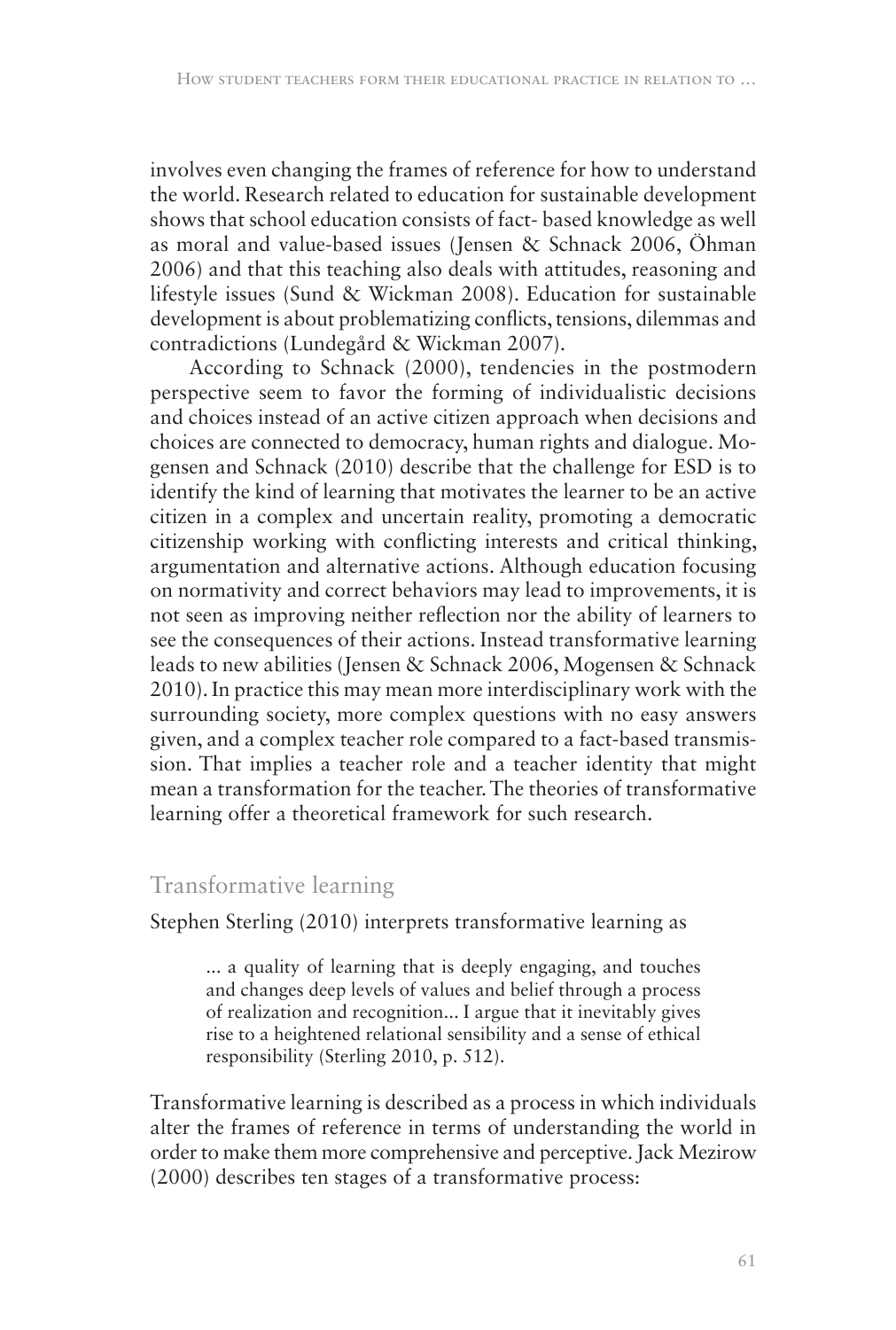- a. A disorienting dilemma; it shows when the learner describes some kind of tension or dissatisfaction with the situation, which could also be recognized as a trigger event for the transformation.
- b. Self-examination; becoming critically reflective of the premise of the problem.
- c. A critical assessment of assumptions.
- d. Recognition that your discontent and the process of transformation are shared with others; there is a connection between your discontent and the process of transformation.
- e. Exploration of options for new roles and actions, relationships and action.
- f. Planning a course of action.
- g. Acquisition of knowledge and skills for implementing your plan.
- h. Provisional trying of new roles.
- i. Building of competence and self-confidence in new roles and relationships.
- j. A reintegration into your life on the basis of conditions dictated by your new perspective.

Critical self-reflection is thus necessary to bring about a change of frames of reference, a potential change of perspective. This approach to learning focuses particularly on values, ideals, and emotions, moral as well as abstract concepts such as liberty, justice, responsibility and democracy. Transformative learning is concerned with altering frames of reference through critical reflection of both habits of mind and points of view. Habits of mind are described as more durable and harder to change than points of view. A transformative approach to education emphasizes the ability of the learner to actively address social and political inequities that exist within society and encourage students to think critically about the implications of knowledge claims and also to consider how, why, and by whom knowledge is constructed (Miller 2007).

The critical theory of Jürgen Habermas as well as the work of Paolo Freire has influenced Mezirow's theory. Freire (1973) argued that for education to be empowering, the teacher needs not only to be democratic but also to form a transformative relationship between him or her and the students, their learning and society. To Freire, education does not stop in the classroom but continues in all aspects of a learner's life.

Patricia Cranton (1996) explains how practicing transformative learning can put teachers into an uncomfortable position; some professionals feel discomfort and worry about the reactions of colleagues, principals or parents. Mezirow (2000) also identifies the difficulties of the transformative learning process and suggests that if learning is too comfortable, we are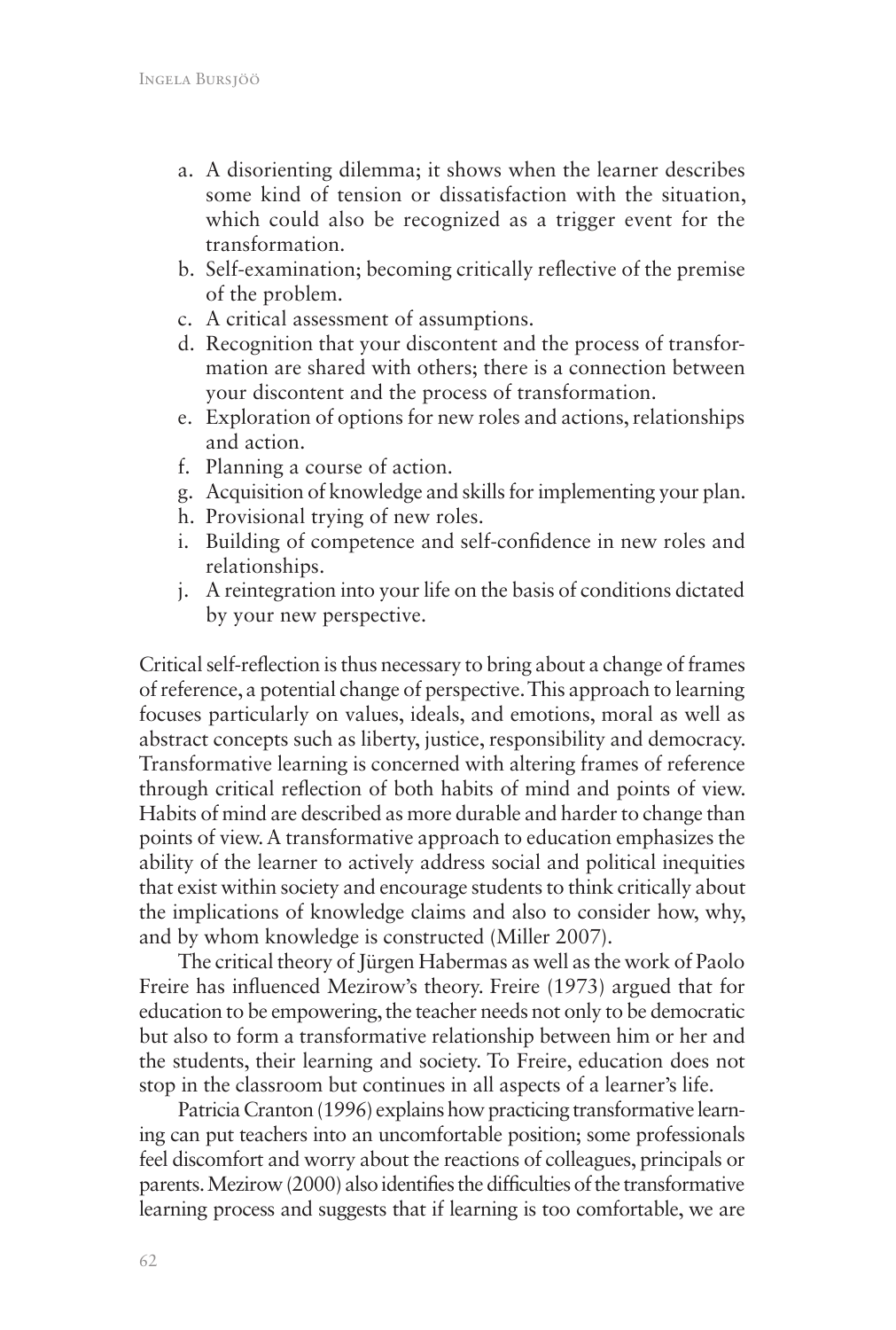unlikely to undergo transformative changes in our understanding. Several studies have investigated the transformative learning linked to higher education in relation to education for sustainable development (Læssøe 2007; Moore 2004, 2005; Sterling 2010). Moore furthermore stresses that

I believe sustainability education must be interdisciplinary, collaborative, experiential, and potentially transformative. Sustainability education is also a process of creating a space for inquiry, dialogue, reflection, and action about the concept and goals of sustainability (Moore 2005, p. 78).

Recent research connects social-ecological resilience with education and transformation (Lundholm & Plummer 2010). Resilience could be seen as the ability not only to withstand or adapt to difficult changes but also to transform into something stronger (Sterling 2010). The linkage between how things are done depends on how they are understood; reflection is an essential prerequisite for transformative learning to occur (Sterling 2011). Building on the work of Dewey the American researcher Kevin Pugh (2010) uses a transformative perspective of science education in which the goal is to motivate students in qualities such as values, attitudes, and perceptions in order to promote deep engagement.

Teacher identity research has found that professional identity has a major impact on the way teachers teach and their ability to cope with changes in the educational system (Nias 1989). Social changes must be taken very seriously by the school because it leads to educational changes (Carlgren & Marton 2000), this may point to changes in the pedagogical content as well as to the teaching methods. Teaching methods in education for sustainable development in higher education (Gustafsson & Warner 2004) could be, for instance, deliberative communication, described by Tomas Englund as

... communication in which different opinions and values can be set against each other ... seeking arguments and valuing, coupled to a collective and cooperative endeavor to find values and norms which everyone can accept, at the same time as pluralism is acknowledged (Englund 2008, p.103).

#### *Rationale and research questions*

Teacher education is a powerful arena for educational change and the student teachers are potential change agents who soon will be heading out into school as teachers. These new teachers could be vital for educational change when, for example, a new curriculum is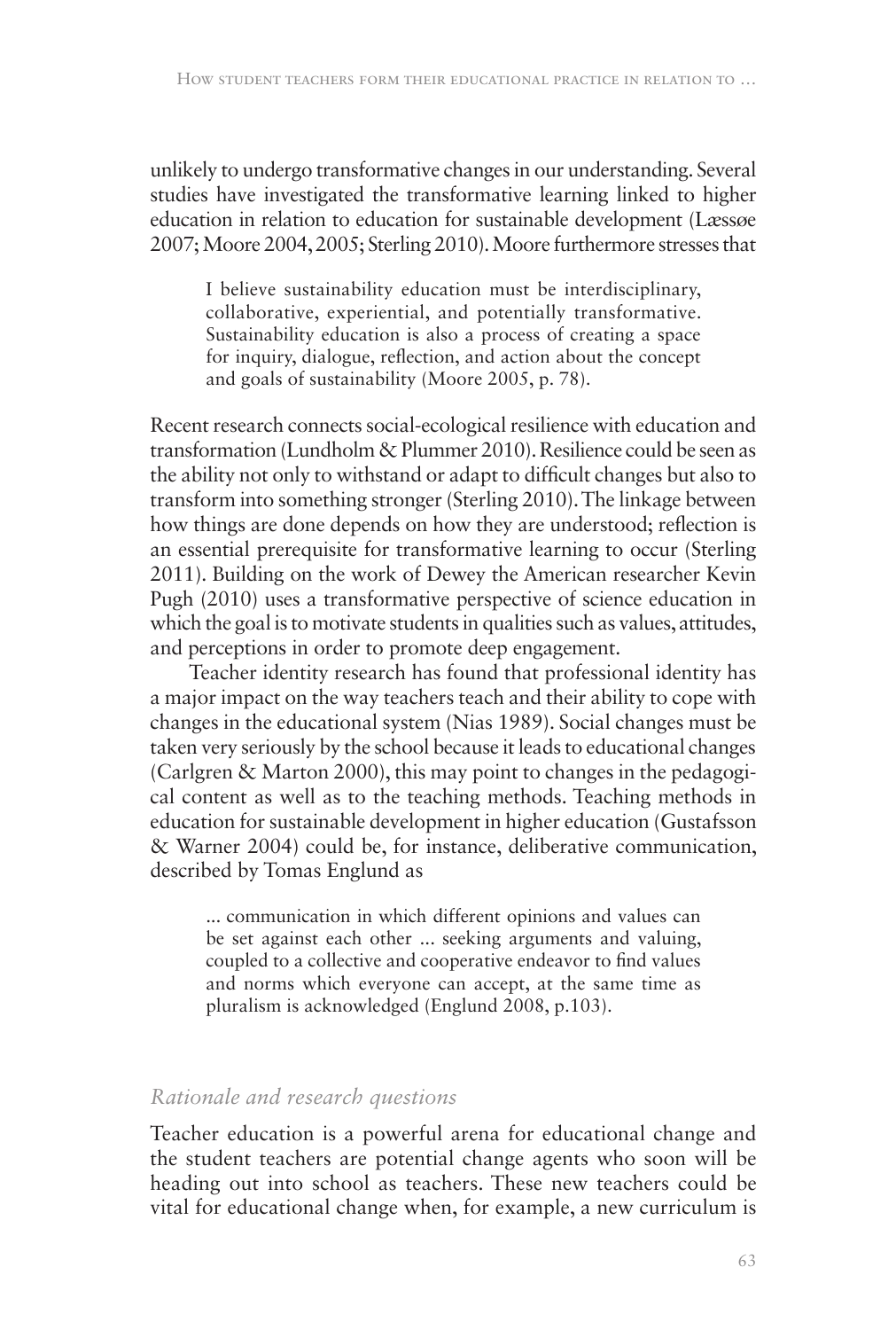introduced. Thus, these experienced student teachers near graduation are an interesting group to study. The primary purpose of the study is to analyse how student teachers reflect professionally on education for sustainable development which leads to three research questions:

- 1. What external factors are described by the student teachers as barriers in their teaching of ESD?
- 2. What internal factors analyzed in terms of the phases in the transformative learning - can be identified in the student teachers reflections about their relation to education for sustainable development?
- 3. What tensions, dilemmas and conflicts are described by the student teachers?

# Method

The methodology and interpretation of the statements in this study is informed by a qualitative categorization (Cohen et al. 2007) where the qualitative data analysis involves making sense of patterns, themes, regularities and categories. The empirical design uses questionnaires. This collection of written data provides relatively short and reflected answers compared to oral interviews. The open-ended questionnaires were distributed and collected during a university class. The research questions are meant to discern the character of the different transformative phases and how they are expressed in the answers; in that sense they are closely related to the used questionnaire. The planning of the questionnaire included a pilot study.

All student teachers answered the following questions:

- 1. If you got unlimited resources, then how would you educate for sustainable development?
- 2. What barriers can you see in order to achieve your goals explained in the previous question?
- 3. If you compare your knowledge of sustainable development with your own lifestyle, what do you see? Are you acting on your speech? If not, do you know why this is so?

The first question gives a possibility to express visions and drivers. The second question refers to a teaching practice and offers a possibility to express barriers and shortcomings. The third question is about a possible correlation between lifestyle and knowledge about sustainability issues. Taken together, the three questions aim to capture the characters of what it means for these student teachers to form their teacher identity when educating for sustainability.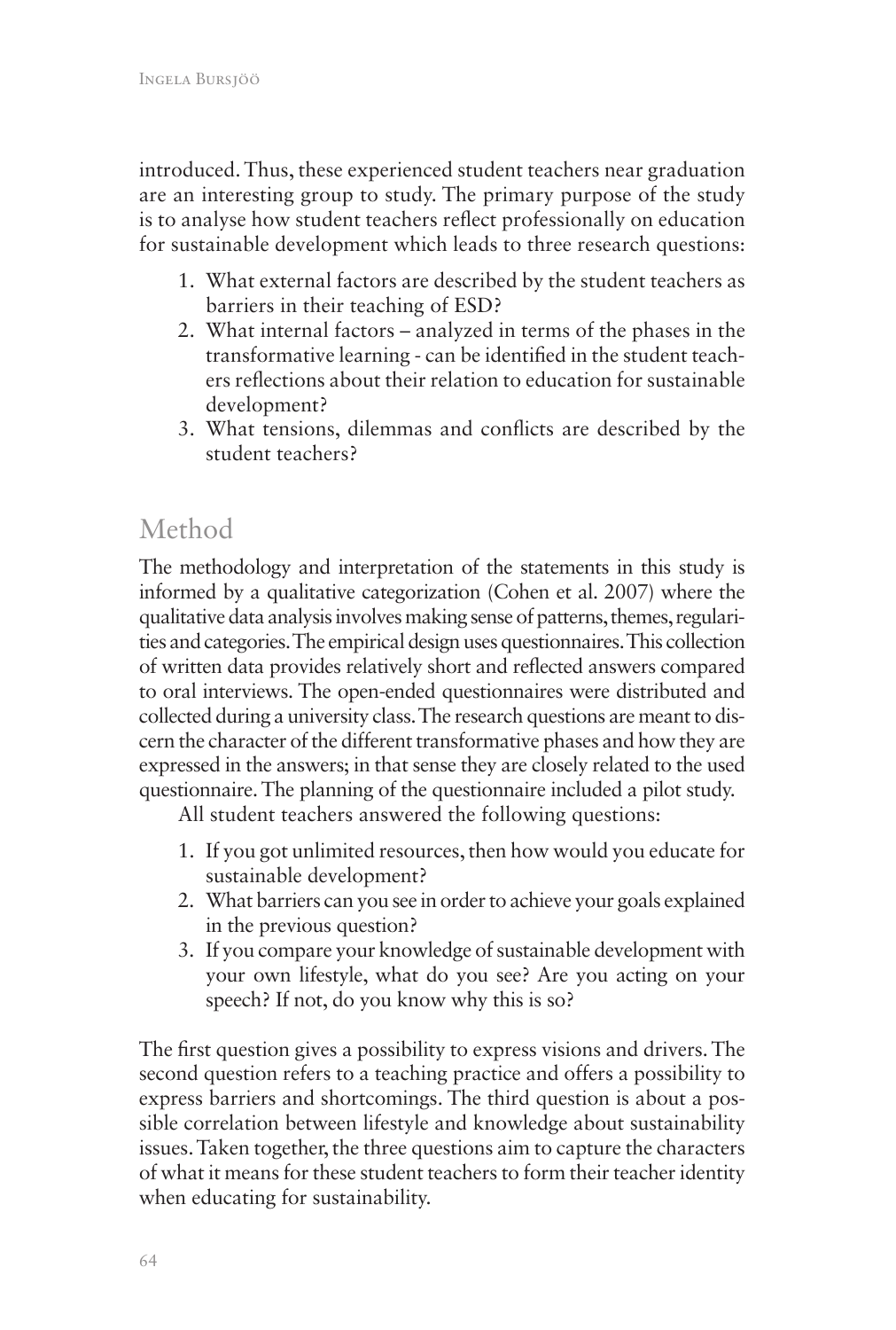#### *Participants*

The sample in this study consists of 20 student teachers, with diverse subjects in their degrees; they will be teaching chemistry, biology, physics, mathematics, technology, media, Spanish, English, Swedish, French, history, religion, social studies, physical education, art and healthcare. These student teachers all have in common that they have another university degree before they started their teacher education. The age range of the respondents in this study is from 24 years to 55 years, with a total of 20 student teachers, 6 male and 14 female. Data were collected using questionnaires during a compulsory course in education for sustainable development and all of them answered the questions. To avoid a positive selection factor where the students have a declared special interest in sustainable development, it is also an advantage that the course is mandatory.

The selection is justified by the fact that these student teachers have had a university course in education for sustainable development, as well as teaching experience, a combination that proved difficult to find among practicing teachers at the time. The respondents have teaching experience from placement (teaching practice) or as unqualified teachers; most of them also have a professional background other than teachers, for example in business, industry, crafts, media and healthcare. This group is likely to be in the process of forming their professional role and in this changing process, they are moving on the scale from a novice to an expert (Lave & Wenger 1991).

All of the student teachers were given information about the study and its rationale. They could at any time terminate their participation in the study and their identity is encoded. Thus, the ethical requirements from of the Swedish Research Council (2002) research ethics guidelines are followed.

#### *Instrument for data analysis*

According to Cohen et al. (2007) qualitative data analysis involves making sense of patterns, themes, regularities and categories and by that using an analytical tool that fit the purpose of the study and the research questions. In this study two analytical tools are operationalized to fit the structure of the results. Firstly, Hargreaves (2004) distinction between external and internal factors is used in the analysis. These external and internal factors are used to analyse whether these student teachers refer to something external that affect their action, such as politicians, policy documents, pupils, community, colleagues, or if they describe more internal processes. Secondly the internal factors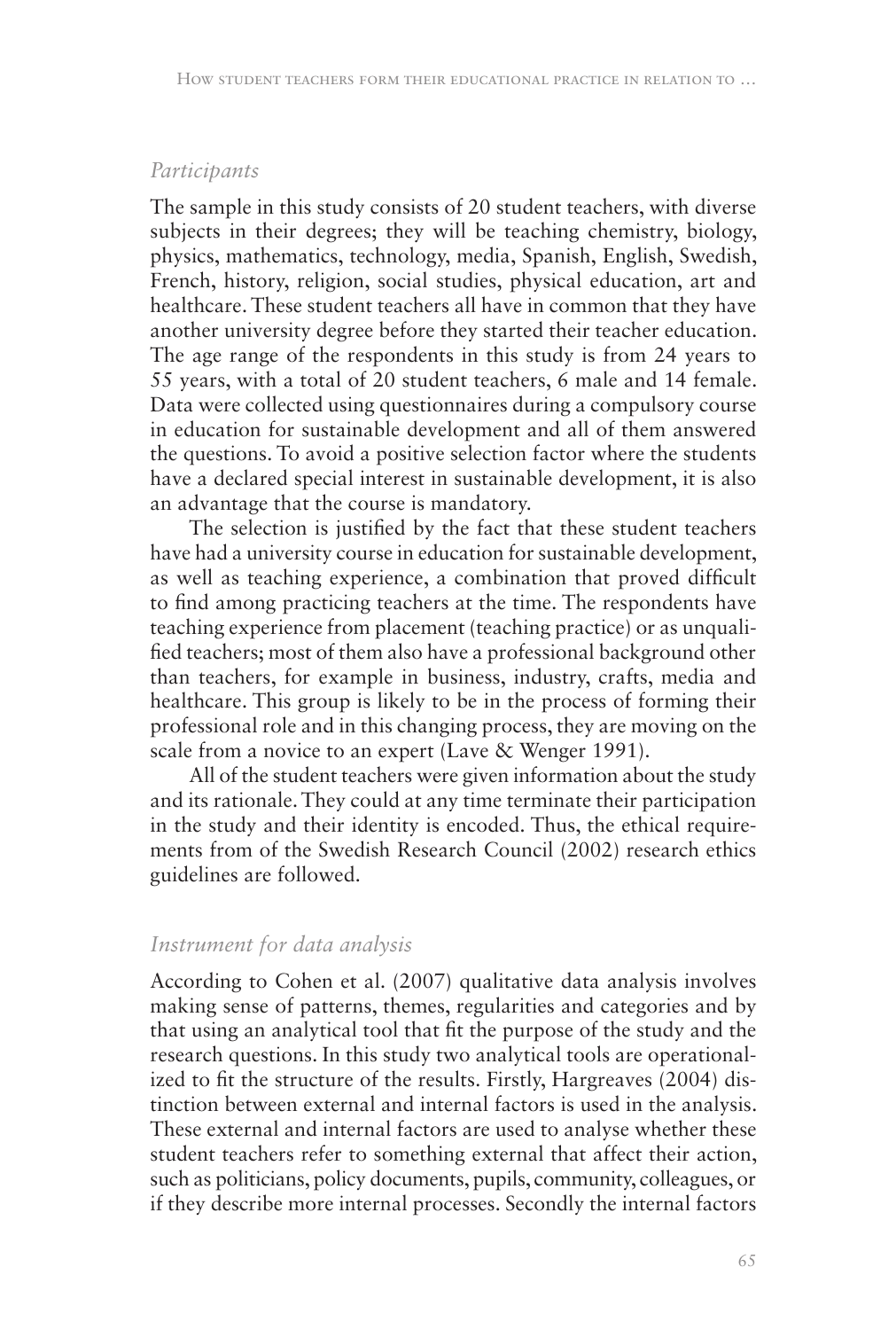are compared to the transformative phases and interpreted in order to discern similarities or differences. The collective conceptualizations are distributed across categories of description, referred to as the transformative phases. The analysis uses the theory of transformative learning as a way to highlight the dignity that in its extension; it can lead to a change of the frames of reference (Moore 2005). The method of using transformative learning phases was previously used in questionnaires from business students in higher education (Brock 2010). Using these transformative phases in the analysis could play an important role to understand how meaning is made when a student teacher forms a professional identity. In the second step of the data analysis all data from the questionnaires are compared to the different phases of transformational learning and interpreted regardless of a particular temporal sequence, rather more having different character (Mezirow 2000). These different characters could be operationalized as a possible analytical tool to see the student teachers' formation of their teaching practice related to education for sustainable development. These ten transformative phases were not specified for the student teachers beforehand, they were identified within the analysis. The interpretation of the answers aims qualitatively to discern the differences between the transformative phases that are possible to collect in a questionnaire. In the third step the analysed material is reassembled in order to find conflicts of interests and describe the tensions when different interests collide.

# Results

The responses from the student teachers to question number 2 and 3 are interpreted either as external or internal factors. The quotations are coded by the principle (M/F/ age) where M is male and F is a female in order to make the statements more contextualized.

### External factors

External factors are essential in this study to be able to cover all the statements from the student teachers when they describe the factors that prevent them to implement the changes they want to implement. The external factors are grouped thematically and typical statements are shown in Table 2.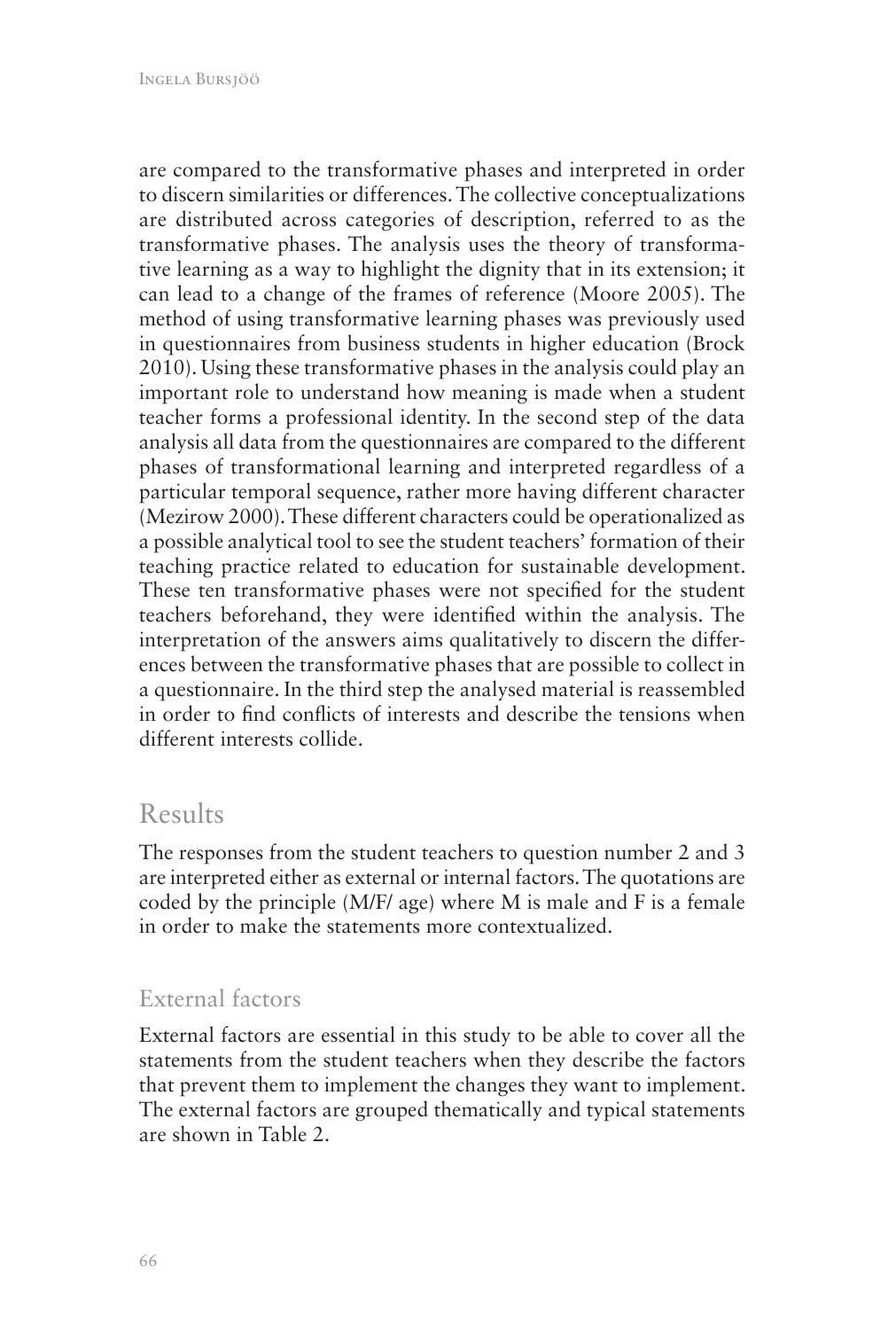| <b>External barrier</b>           | Typical statement                                                                                                                                                                                                                                                                                       |
|-----------------------------------|---------------------------------------------------------------------------------------------------------------------------------------------------------------------------------------------------------------------------------------------------------------------------------------------------------|
| Other people-teachers, principals | "Head teachers and teachers who<br>guard their subject are a problem"<br>(F36)<br>" ESD require many enthusiasts for<br>the work to get started" (F39)<br>" lack of interest from other teach-<br>ers" (M30)                                                                                            |
| Time and resources                | "Too little staff, too many adminis-<br>trative tasks " $(F55)$<br>"It is changing too slow" (F39)<br>"Hectic schedule" (M30)                                                                                                                                                                           |
| Curriculum and policy             | "Curriculum becomes just bureau-<br>cracy, therefore the teacher loses<br>human aspects" (M40)<br>"Curriculum describes more com-<br>mitment today, I think "(M30)<br>"From being a theme day at most<br>is it is now being integrated in the<br>same way as human rights in some<br>schools $"$ (F30). |

*Table 2. Typical statements in relation to external factors*

The answers express how the student teachers discern certain external factors such as time, colleagues and the curriculum that impact their action. The student teachers also express knowledge about the writings in the curriculum regarding sustainability and often cite definitions and writings from the Swedish National Agency of Education.

The responses show descriptions of an educational system that is perceived to be too slow in its process of change. The answers also describe an educational system with a dependency on both enthusiasts as well as policy documents. It also appears that the student teachers are unsure of the exact nature of the requirements that the school has on the teachers related to ESD and what is expected beyond the more traditional environmental perspective "recycling and paperless classroom" (M30). Economic barriers for the implementation of ESD were mentioned by one of the student teachers, but the implementation of ESD in school is not an economical issue for the majority of the respondents.

When describing content and teaching methods the answers are more similar to each other than when they describe barriers. The content in ESD is described by the respondents as focusing on particular issues such as environment, consumption, health, democracy, energy,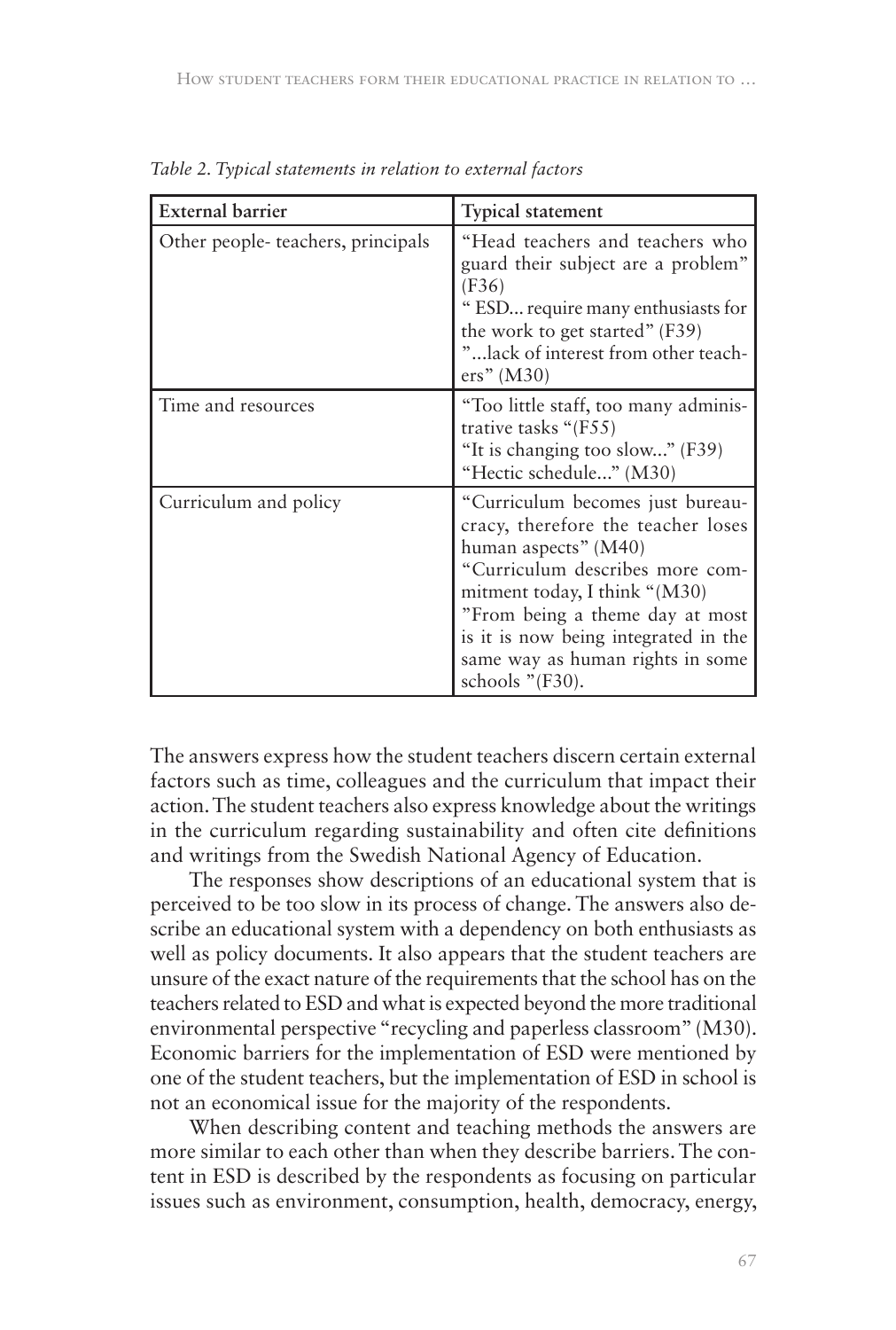justice, resources and economy. The answers also describe the teaching methods in ESD as collaborative and interdisciplinary; education for sustainable development requires individual skills as well as a collective competence. Some answers describe that the change must take place both from top-down as well as from a bottom-up perspective, the individual is responsible as well as the community.

# Internal factors and the different phases of transformative learning

The different perceptions held by the student teachers are described thematically and then compared to the transformational phases and some excerpts of the typical statements are represented in this table. The internal factors were interpreted as they correspond to the transformative phases although the sentences often are difficult to precisely put in just one of the transformative phases.

| <b>Transformational phase</b>                                     | <b>Typical statement</b>                                                                                                                                                                                                                                                                                                                  |
|-------------------------------------------------------------------|-------------------------------------------------------------------------------------------------------------------------------------------------------------------------------------------------------------------------------------------------------------------------------------------------------------------------------------------|
| (a) a disorienting dilemma                                        | "My placement experience tells me<br>that there is great reluctance among<br>colleagues, everyone wants to work<br>with their own subject" (F24)<br>" We are destroying our world"<br>(F28)                                                                                                                                               |
| (b) Self-examination                                              | "The most important thing is that you<br>are aware of your own actions and are<br>self-critical" (F27)<br>"However, I consume more than I<br>should" (F27).                                                                                                                                                                               |
| (c) recognition that others have negoti-<br>ated a similar change | "we don't act on our speech because<br>of laziness or convenience" (M30)<br>"I think both I and many others could<br>have done more than we do" (F27)                                                                                                                                                                                     |
| (d) exploration of options for new<br>roles                       | "many study visits where they<br>get acquainted with issues related<br>to sustainable development. During<br>placement I have seen some possible<br>alternatives, such as interdisciplinary<br>collaboration  the idea is that all<br>teachers should work together during<br>these weeks; I would like to work more<br>like that" (F27). |

*Table 1. Typical statements compared to the ten transformational phases*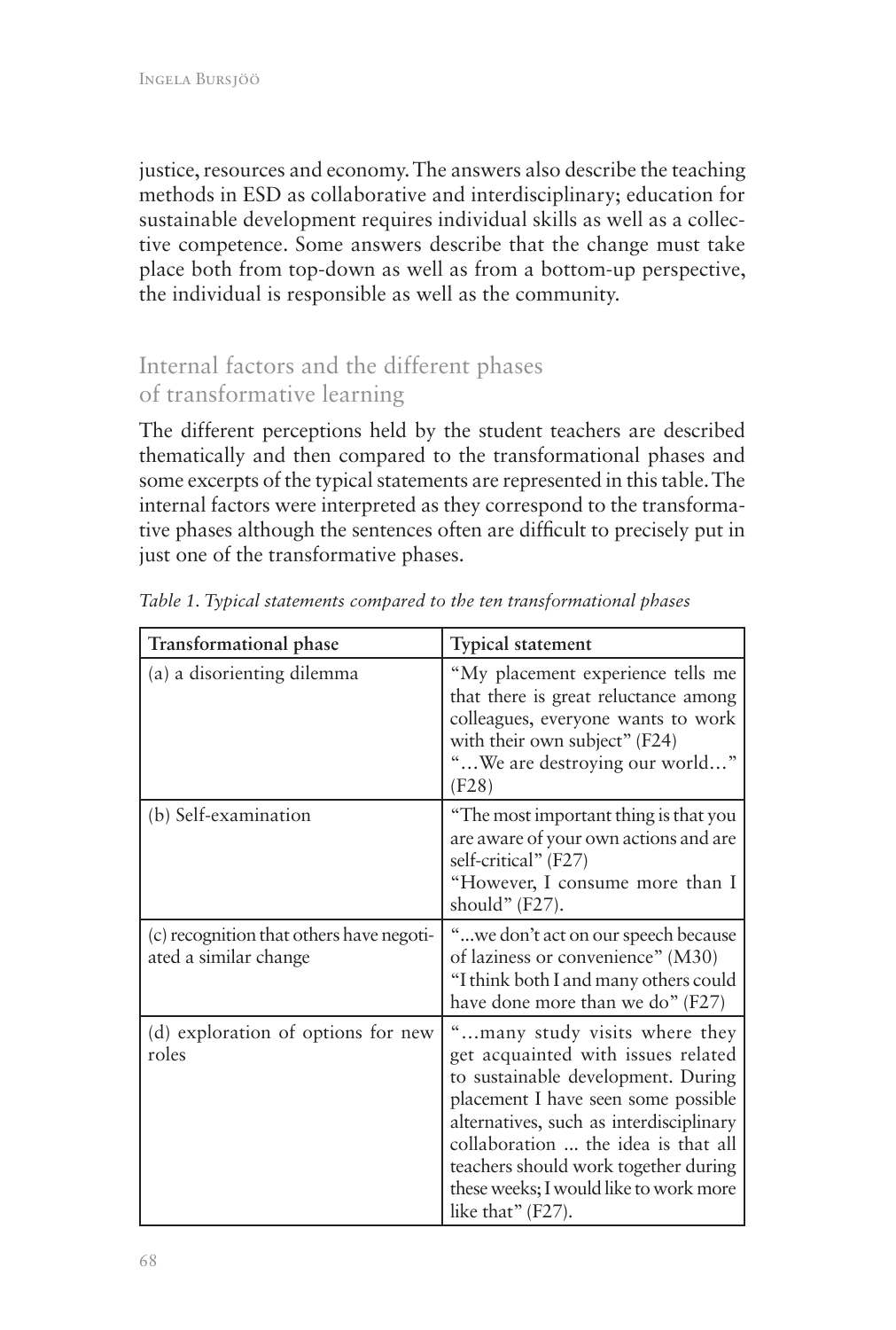| (e) a critical assessment of assump-<br>tions                   | "my knowledge in this area is not<br>sufficient" (F27)<br>"ESD demands more personal com-<br>mitment "(F44)                                                              |
|-----------------------------------------------------------------|--------------------------------------------------------------------------------------------------------------------------------------------------------------------------|
| (f) provisional trying of new roles                             | "I tried to show the students that eve-<br>rything matters, health and safety, envi-<br>ronment, social perspective, everything<br>affects us and the environment" (F28) |
| (g) planning of a course of action                              | more focused on discussion, this<br>also make change for the teacher, you<br>can not have all the answers" (F24)<br>invite clever, inspiring people"<br>(M30)            |
| (h) acquisition of knowledge and<br>skills                      | "I've tried project work in collabo-<br>ration with various companies and<br>organizations "(F36)                                                                        |
| (i) building of competence and self-<br>confidence in new roles | "I dare to break the 'ordinary' teach-<br>ing and to allow any cross-disciplinary<br>nontraditional teaching" (F24)                                                      |
| (j) a reintegration into one's life                             | "I often act on my speech "(M49)<br>" above all, never do the opposite<br>of your values "(M30)                                                                          |

#### *Signs of the different transformative phases*

The internal factors were interpreted as they correspond to the transformative phases although the answers are not distributed equally over all ten phases. Some phases – such as the disorienting dilemma – are more common in the answers (phase *a* in Table 1). None of the answers suggest that the current situation is satisfying. When one of the student teacher says "… we are destroying our world " it is in the same answer described that she talks about human rights, environment as well as working conditions, that everything is connected, social perspectives as well as the environment.

Based on the nature of the phases of the transformative learning, the self-examination (phase *b* in Table 1) is an initially reflective mode when individuals look at their own situation. The competence in the field of sustainability issues – or rather lack of competence – is emphasized in several statements, for instance as described in "… that my knowledge in the field isn't large enough could also be a barrier" (F27). Sometimes personal shortcomings – such as laziness or shortage of time – are expressed in the answers, for instance "No, I don't always practice what I preach, but I'm aware of it and try to do something about it. Because of comfort, laziness and tiredness I prioritize other things…" (F29). The dilemmas are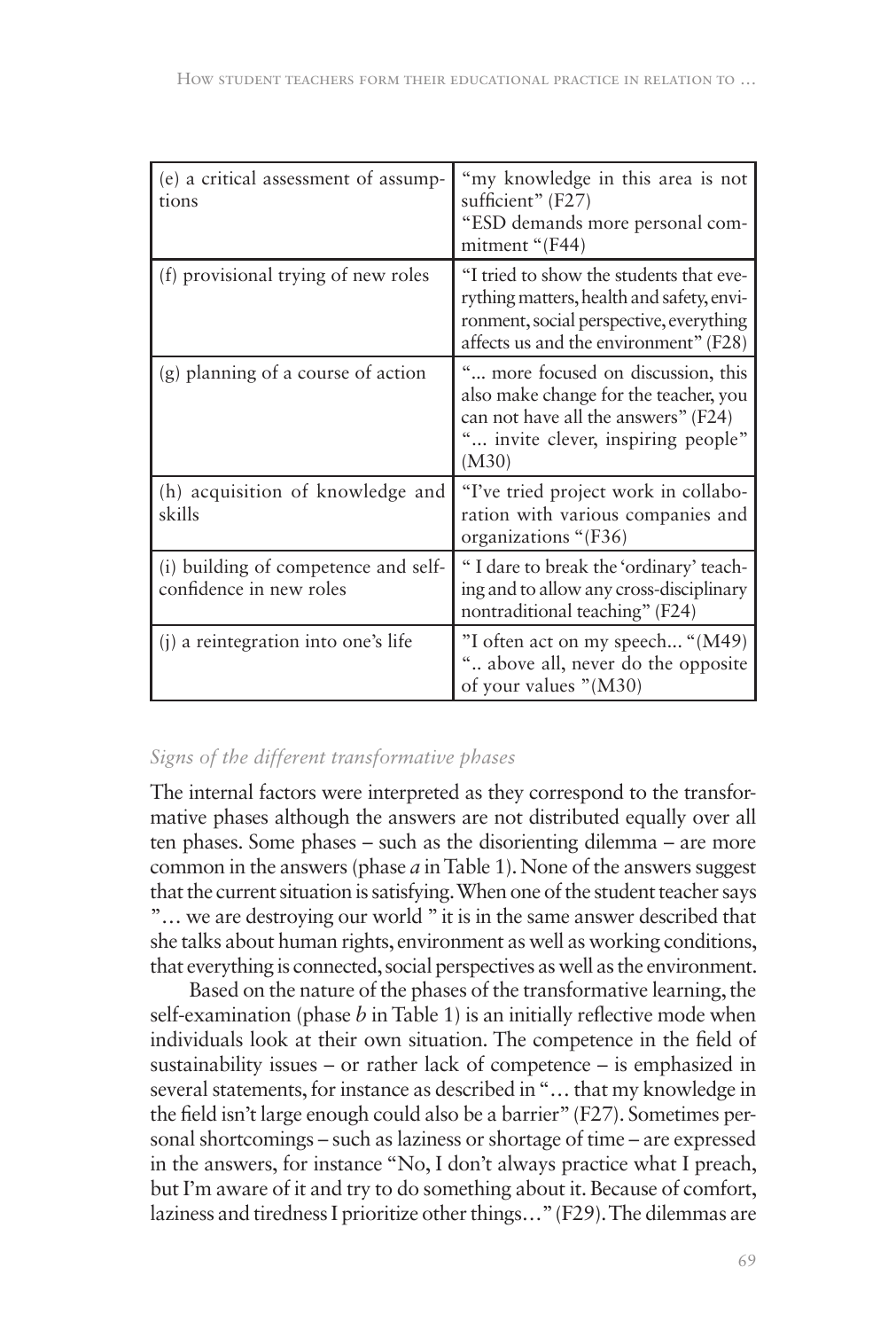sometimes described in terms of on one hand knowing what to do – as buying ecological products – but not be able to do it as in " I would like to buy more ecological and fair trade but it is hard as a student" (F28).

The recognition of that others have negotiated a similar change (phase *c* in Table 1) is expressed in different ways showing that they cooperate and talk with other about these issues, for instance " Teachers work more in teams now ,..., but still we see a lack of cooperation, knowledge and organization" (F27). Many answers talk about that it is important what other people do, for instance "Sustainable development demands cooperation, work interdisciplinary, work in teams" (F35).

Overall, many alternative actions are described in the answers (phase *d* in Table 1) in order to change teaching methods; to cooperate with the surrounding community, field trips, but also to welcome other professionals to school. No teacher student in this study is without suggestions for actions. Some of the answers show that it is work in progress "…sustainable development has a price, I try to live as lean as possible but I haven't acted in every way yet" (F35).

The exploration of options for new roles (phase *e* in Table 1) can apply to the teacher as an individual as well as a professional and these different roles are often intertwined in the answers. Some explorations are described not only for the individual's own action but for a collective action as well: "Send all teachers and principals together on professional development" (F37).

The provisional trying (phase *f* in Table 1) and the planning of a course of action (phase *g* in Table 1) are sometimes difficult to discern from each other in the answers, on teaching practice the student teachers have opportunities to both plan and try out new actions, such as "we plan a project about consumption, all teachers will cooperate about this for three weeks" (F27).

The student teachers also address several of the economical, ecological and social dimensions of sustainability (phase *h* in Table 1). The statements show that this group of student teachers describes interdisciplinary cooperation as important, tradition-breaking and unusual. Many of the student teachers describe that they want to work interdisciplinary and wish they would experience that in their professional training.

The building of self-confidence in new roles (phase *i* in Table 1) – which is an issue of identity – is described typically as "It's about working on issues that do not have simple answers, this requires a humble teacher's role, sustainable development also requires collaboration" (F35). Thus, openness to the surrounding world, engagement and non-prestige are characteristics that these student teachers express and are typical of the professional role related to education for sustainable development. Some of the student teachers describe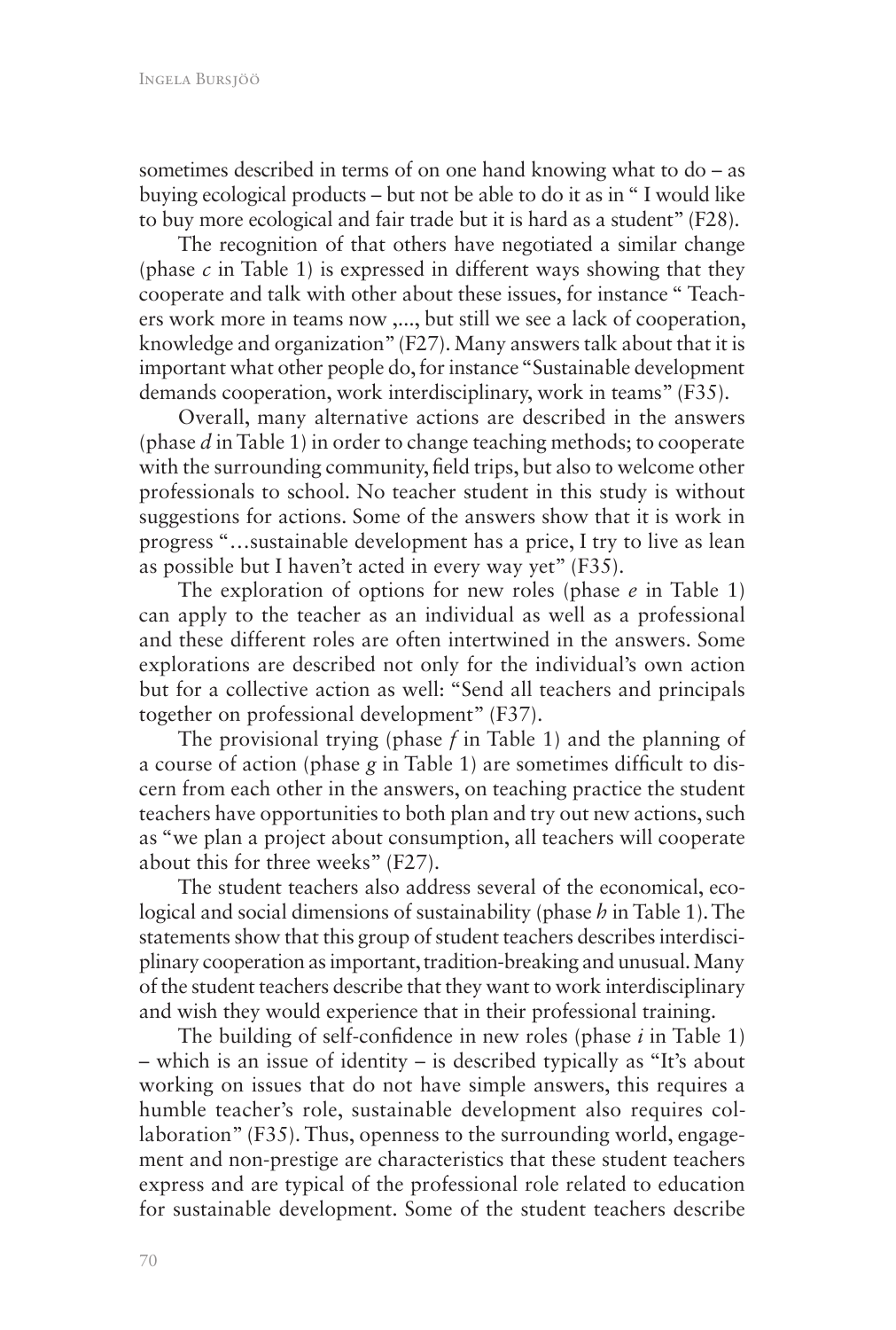the acquisition of a competence that involves a change in attitude towards the teacher's control of learning. It is not necessarily so that the teacher should know all the answers and have a complete record, as in"…I wish it was changing from describing how it *should* be and instead talk about how it *could* be" (M44). Some express clearly that they are building skills in the new role and trying to incorporate it into their life-world, although not always successfully. The conflict dimension of education for sustainable development can also be seen in statements like "to understand that the conflicting demands and needs are always standing against each other "(M40).

The signs of reintegration in your life (phase *j* in Table 1) are recognized in different ways such as the student teacher highlights a thumb rule for how to act, for instance "to set a good example and practice what you preach, above all, never do the opposite of your values" (M30). Signs of courage – in not always having the correct answers – could be seen as expressed in "I do not always know the answer, but must have the courage to address things that are not entirely clear. Teachers have to be self-critical" (F27). The teacher role in education for sustainable development is described as "the role of the teacher seems to be quite fuzzy, some teachers, at some schools, seem to have come a long way, others have barely begun to reflect on sustainable development" (M41). The description of the integration of the new action is also depending on external factors such as colleagues, time, resources, leadership, policy documents and other incentives, which complicates the process of change for the teacher.

# Summary of the results regarding internal and external factors

When all of the statements had been categorized it was possible to see internal as well external factors influencing the student teachers formation of their educational practice in relation to ESD. Together, the internal and external factors provide a picture of the student teachers' ability to form their teaching in relation to sustainable development. The internal factors were identified as different transformational phases and are in this study seen as an indication of that the student teachers are in a process of forming their professional identity. All transformative phases could be identified in the answers. The disorienting dilemma was described in a large variety of ways. It involves for instance conflicts between the private and the professional. Many answers describe how they try to see alternative actions and make a critical assessment of assumptions. The student teachers feel compelled to practice what they preach in order to be trustworthy in their pro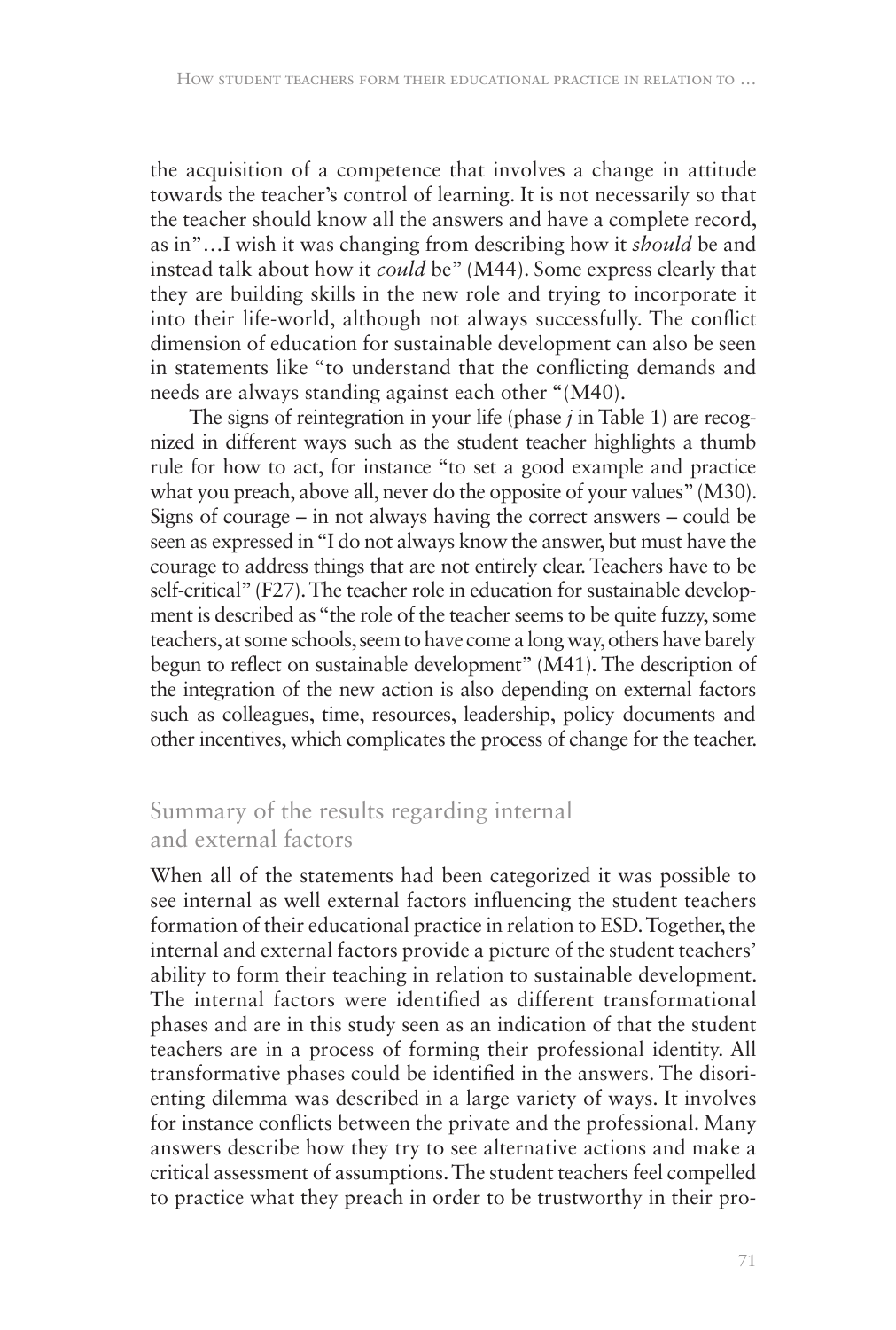fessional role and that is demanding. They have all in common that they wish to change their teaching but they identify many obstacles before change can be implemented. It turns out that all the answers together form a picture of how the student teacher wants to work, they all have a vision, and they are motivated to acquire knowledge and skills to execute the plan. Many of the student teachers in this study are prepared for a struggle when teaching sustainability issues as they describe many barriers and conflicts of interests.

### Described conflicts of interest in ESD

Conflicts between various interests are described in the answers when the student teacher interact with teachers, management, policy documents, time, pupils, financial resources and their own lifestyles. Of the external factors affecting the student teachers emerge shortage of time, demanding curriculum, defense of subjects, assessment work and too many administrative tasks. Overall, an image is emerging in this study of student teachers who want to cooperate with others, allowing themselves not to know the answers to everything, who do not use an explicit norm about how society ought to be. This teacher identity seems to have a strong personal commitment, often self-critical and work with existential issues. That is expressed in "From describing how it should be to how it could be" (M44). However, between the lines a different picture emerges: other teachers who do not cooperate, who guard their own subject, not engaged in content or students, not reflecting on their teaching role, not changing their educational practice. These two poles: the individual self and the other lead to friction in the interaction, a tension between the individual and the environment.

Three tensions could be identified; either between the student teacher as having a professional role versus a more private role as well as tensions with other people (described as teachers and principals) and the educational system. The tension between the private and the professional is internal in its character, the other two more external.

#### *Tensions between private life and professional teacher role*

The student teachers put high demands on their own lifestyle, both as a professional with great insight into human needs and a strong character. Some of them express shame or guilt that they, as private persons, are unable to live by their ideals related to sustainability issues such as sustainable transport, sustainable consumption and sustainable energy. Other responses also describe how the teacher is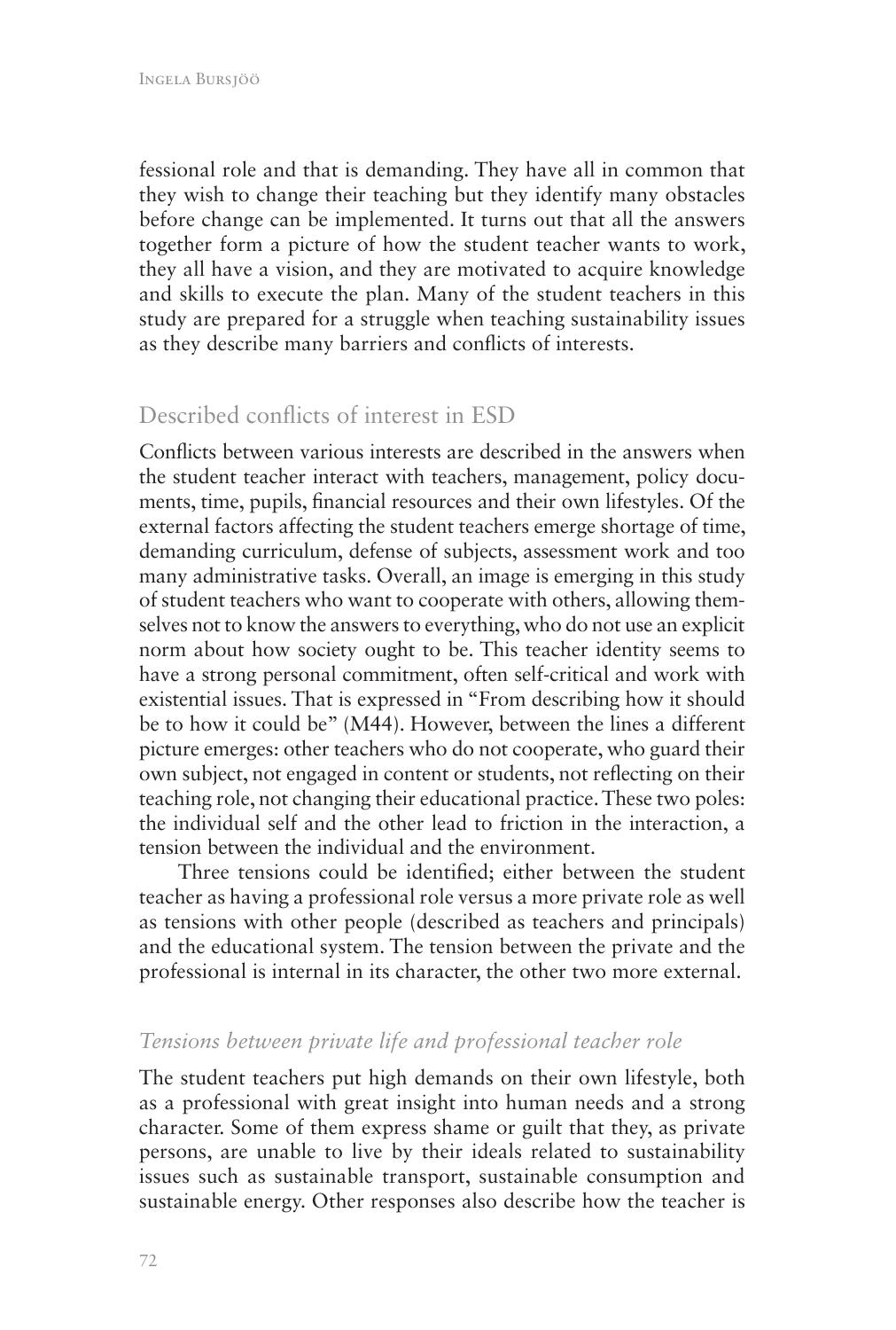expected to "teach how things fit together" (F28). It is described as a high trustworthiness to act on your speech; this also seems to be perceived as something new and challenging in the teacher role. On the question how they act on their speech no student teacher in the study say that they can do that, typically expressed as "I don't always act on my speech, it's probably impossible, but I try to do my best" (F27).

### *Tensions between oneself and other people*

Significantly the student teachers describe it as central to collaborate with colleagues when working with ESD. The answers are addressing that other people are a problem for the implementation of learning for sustainable development, such as perceived lack of interest among other teachers or uninterested principals. In this context it may be worth emphasizing that schools in Sweden have lately been occupied with developing written assessments, evaluation and extensive national tests which mean that the time for professional development in other areas such as education for sustainable development may have been limited.

### *Tension between the student teacher and the educational system*

The content and the teaching methods of learning for sustainable development are seen as complex, extensive, more than single individuals are capable of on their own within the curriculum. Many stakeholders have opinions about educational changes such as pupils, parents, school policy makers, academia, business and industry as well as the Education Administration and the Education Inspectorate. A teacher needs to be well prepared to handle their expectations.

# Discussion

The motivation to educate for sustainable development is strongly expressed for these respondents but they experience many barriers for the implementation of ESD, external as well as internal. The research question regarding the internal factors related to education for sustainable development has been compared to the different phases of transformative learning. According to the transformative learning theory the student teachers will undergo a process of change only if they are dissatisfied with the way they perceive the current situation. All these external and internal factors put the student teachers into dilemmas and conflicts when reflecting over their teacher identity. Their dealing with these conflicts, tensions, dilemmas, arguments and disagreements are described in the answers. This implies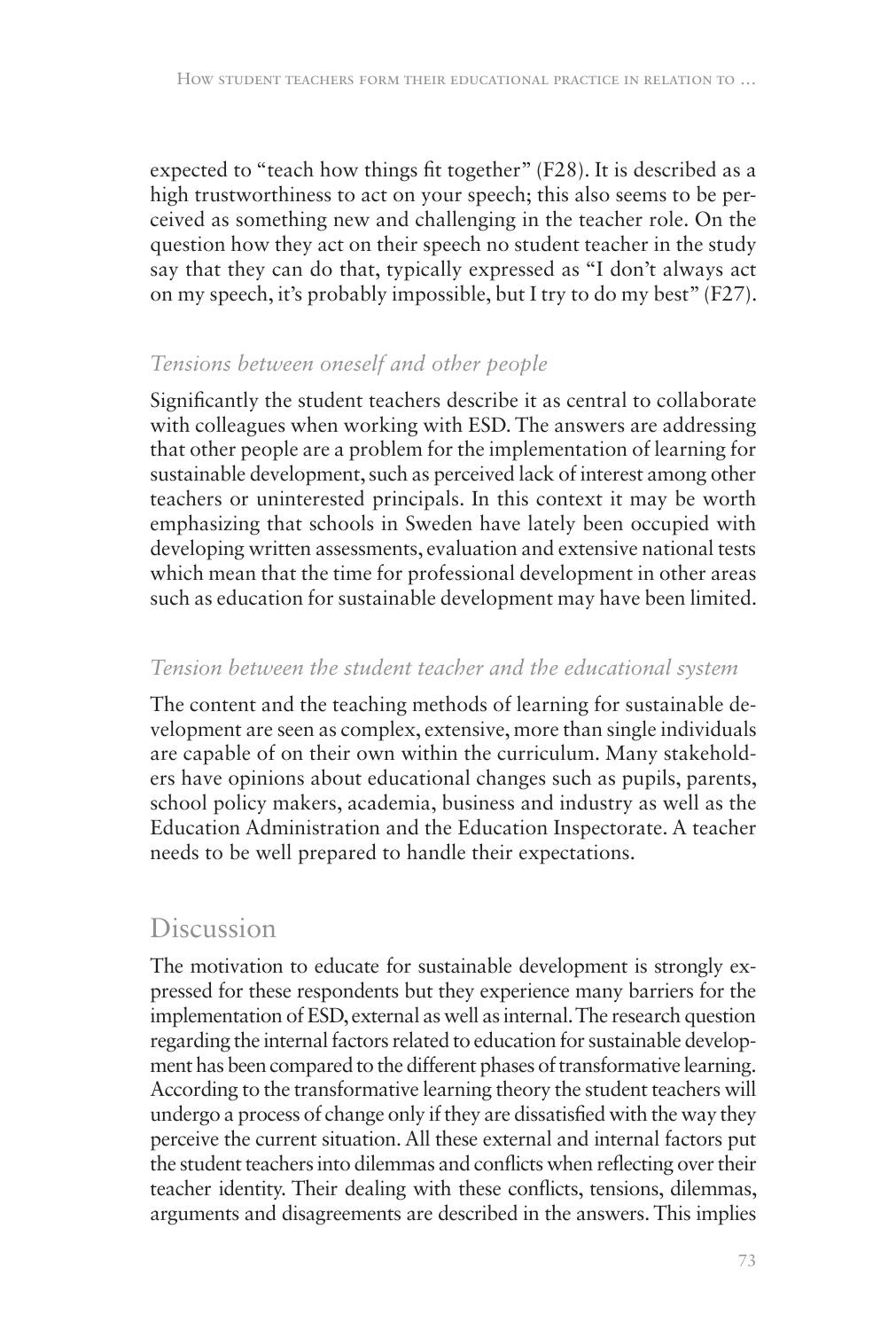a teacher identity that is different from transmission of facts or norms. The difficulty to identify a common framework of understanding what education for sustainable development could mean contributes to the difficulty the student teachers say they perceive.

Many responses to the questionnaire highlighted other teachers' lack of interest as a major problem. That becomes a democracy problem since the description of ESD in the Swedish curriculum as a "teaching to illustrate how society functions and the way we live and work can best be adapted to create sustainable development" (National Agency for Education 1994) concerns all subjects and all pupils in school. But without explicitly explaining the content the interpretation might be too wide and could mean almost anything depending on the interpreter. It also seems to matter what subject is taught, as seen in the results from this study "... they are really inspiring for many students, it may be because they are teachers in chemistry and biology" (K36), it implies that the traditional view that the science teachers have great responsibility for sustainability issues in education is still existing in some of the student teachers. A concept like sustainable development used by so many different stakeholders and with so many different implications makes education for sustainable development a complex and challenging task for the student teacher. All of the respondents describe how they want to be involved in ESD even if they see the difficulties, for instance if colleagues are reluctant to cooperation.

#### Perspectives on the method

The results of this study have been described on the basis of the ability of the chosen analytical instruments to show what the student teachers reflect on when they form their professional identity related to education for sustainable development. The transformative phases could be identified in the answers and they provide useful information about the progression in educational change. In addition the division of the internal and external factors does provide useful structure for analysis. The empirical design to use an open-ended questionnaire has limitations, when a question arises in the analysis it is not possible to ask the respondent again as you could in an interview. On the other hand the average lengths of the answers are two pages of hand-written text rich in information. Due to the small sample size this study does not allow for quantitative conclusions, e.g. concerning gender variations. However, it gives indications and illuminates how the student teachers identify internal and external factors affecting their teaching practice and what tensions they describe related to their teaching of ESD.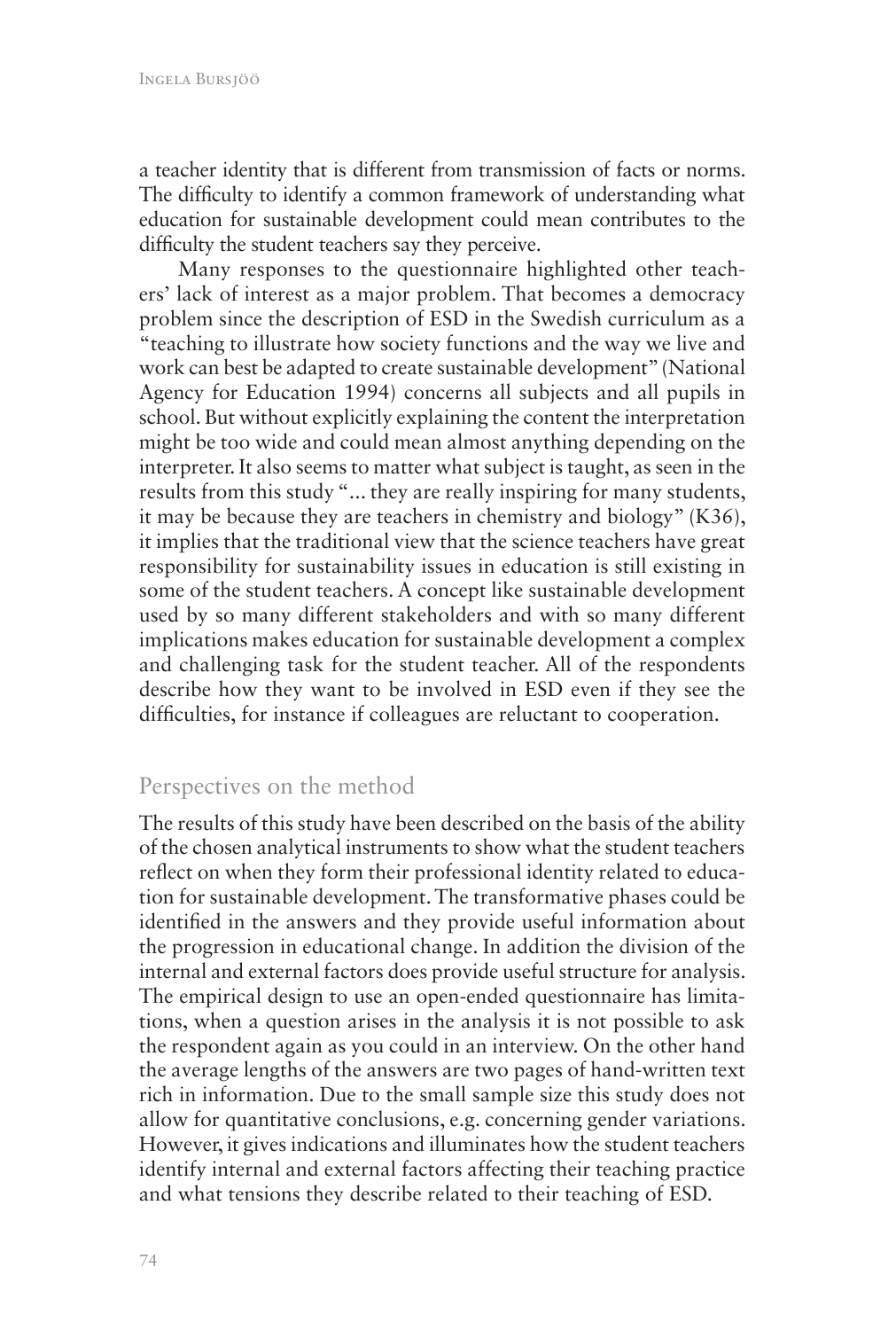The timing of these research questions is relevant since many major changes in the Swedish primary and secondary schools take place at present, it is reasonable to assume that many successive changes are affecting the daily work more than a few and that in massive change processes some educational changes may have higher priority than others. The timing of the survey is also contextualized since it was conducted at a time when many national and international events were discussed daily in the media about sustainability, climate issues in the UN's Copenhagen meeting (COP 15) and energy discussions. This is reflected in some of the responses, e.g. "after the Copenhagen Crisis I understand that it is important that we as teachers will affect the pupils, just as they are forming their lifestyles" (F55). Reports from media are important as a context, the global news are reporting sustainability issues every day which affect us all; floods, droughts, pollution, armored conflicts, financial crises', health problems, nuclear power and other energy problems. At the end of the day the teachers' challenge is to transform that reality into education.

#### Implications

By using the characters of the external and internal factors and the transformative phases it could be possible to help student teachers and teacher educators to analyse their pre-service training. Anxiety for not being good enough as a teacher can lead to many things: dropouts from the profession, illness or even turning towards a cynical approach to the profession. These possible consequences need to be addressed, as noted by Hargreaves (2004). If we can understand the change process that these experienced student teachers undergo, it could also lead to better continuing professional development for teachers.

Recent research related to education for sustainable development shows promising national and international attempts to address the complexity and at the same time offer teaching methods to use such as action competence (Jensen & Schnack 2006), deliberative communication (Gustafsson 2004) and resilience (Lundholm 2010). In deliberative communication different views are confronted with one another and arguments for these different views are given time and space, typical for ESD according to Moore (2005). The possible connections between education for sustainable development, resilience and transformative learning could be useful in further research to unveil mechanisms in the learning of sustainability.

The student teachers in this study are forming their educational practice in relation to sustainable development but there is still much more to identify, analyse and improve to be able to stress that the implementation of education for sustainable development is based on both research and best practices.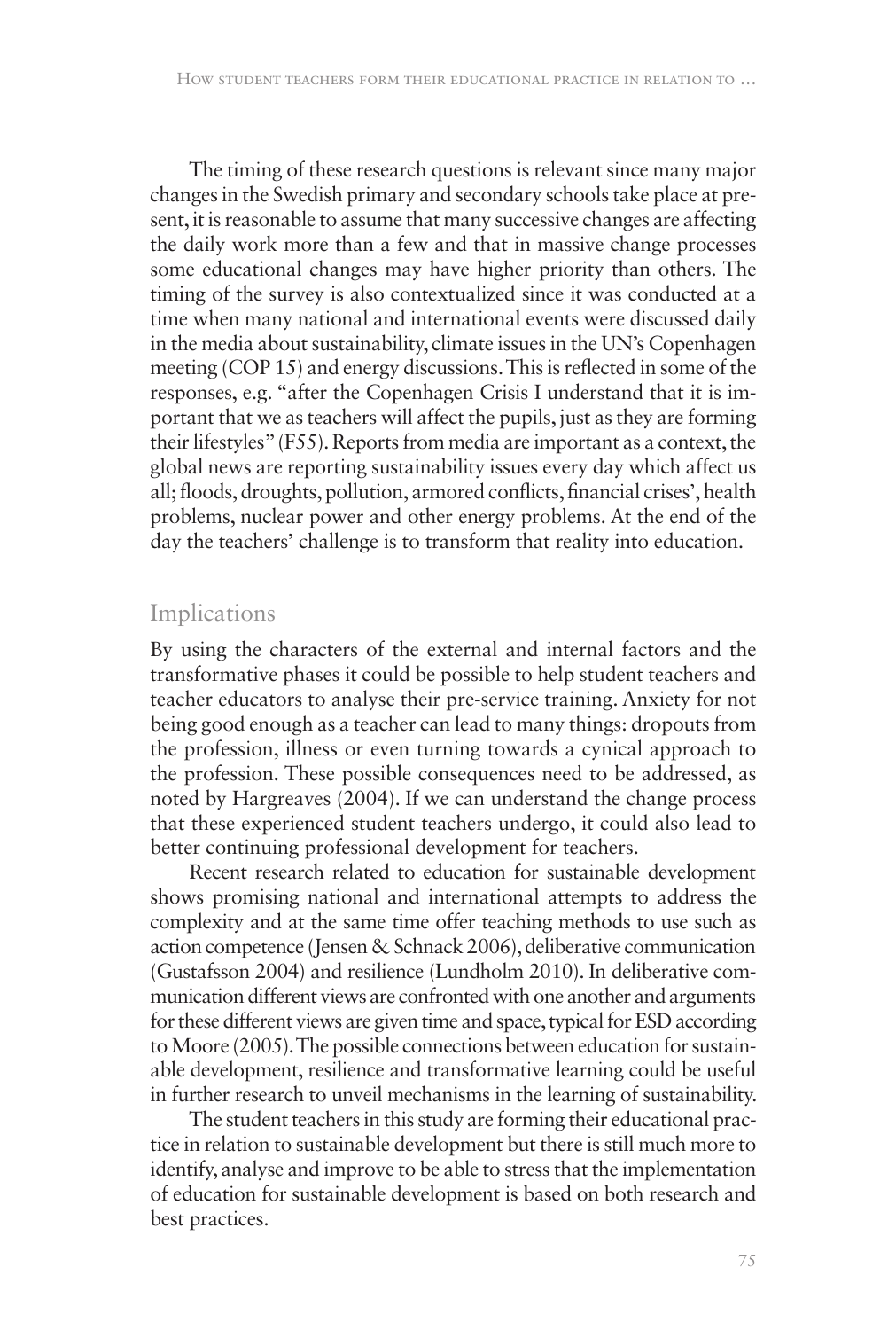# References

- Brock, Sabra (2010): Measuring the importance of precursor steps to transformative learning. *Adult Education Quarterly, 60*(2), 122–142.
- Carlgren, Ingrid & Marton, Ference (2000): *Lärare av i morgon* [Teachers of Tomorrow]. Stockholm, Sweden: Lärarförbundets förlag.
- Cohen, Louis; Manion, Lawrence & Morrison, Keith (2007): *Research Methods in Education* (6th ed). Oxford: Routledge Publishers, Taylor & Francis group.
- Cranton, Patricia (1994): *Understanding and Promoting Transformative Learning: A guide for Educators of Adults*. San Francisco: Jossey-Bass.
- Czerniawski, Gerry (2009): Positioning the values of early career teachers in Norway, Germany and England. *European Journal of Education, 44*(3), 421–440.
- Englund, Tomas (2008): The University as an encounter for deliberative communication. Creating cultural citizenship and professional responsibility. *Utbildning & Demokrati, 17*(2), 94–117.
- Flores, Maria A. (2005): Teachers' views on recent curriculum changes: tensions and challenges. *The Curriculum Journal, 16*(3), 401–413.
- Freire, Paolo (1973): *Education for Critical Consciousness*. New York: Continuum.
- Gustafsson, Barbro & Warner, Mark (2004): Participatory learning and deliberative discussion within education for sustainable development. In Johan Öhman, ed: *Values and Democracy in Education for Sustainable Development: Contributions from Swedish Research: Environmental Ethics and Responsibility*, pp 75–92. Malmö: Liber.
- Hargreaves, Andy (2004): Inclusive and exclusive educational change: Emotional responses of teachers and implications for leadership. *School Leadership and Management, 24*(2), 287–309.
- Jensen, Bjarne Bruun & Schnack, Karsten (2006): The Action Competence Approach in Environmental Education. *Environmental Education Research, 12*(3/4), 471–486.
- Læssøe, Jeppe (2007): Participation and sustainable development: The post-ecologist transformation of citizen involvement in Denmark. *Environmental Politics, 16*(2), 231–250.
- Lave, Jean & Wenger, Etienne (1991): *Situated learning: Legitimate Peripheral Participation.* Cambridge, England: Cambridge University Press.
- Lundegård, Iann & Wickman, Per-Olof (2007): Conflicts of interest: an indispensable element of education for sustainable development, *Environmental Education Research, 13*(1), 1–15.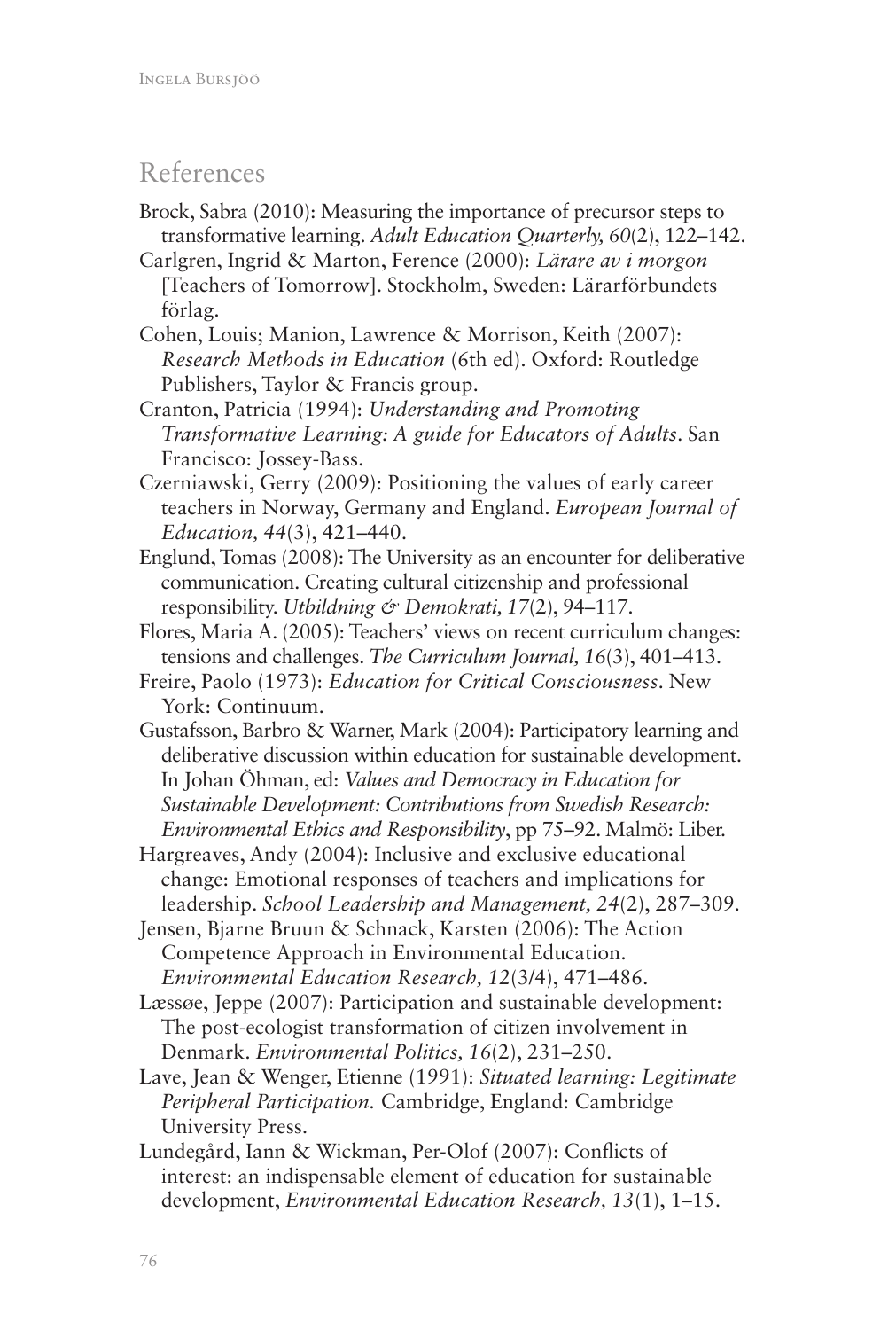Lundholm, Cecilia & Plummer, Ryan (2010): Resilience and learning: A conspectus for environmental education. *Environmental Education Research, 16*(5–6), 475–91.

Mezirow, Jack (2000): *Learning as Transformation: Critical Perspectives on a Theory in Progress.* San Francisco: Jossey-Bass.

- Miller, John (2007): *The Holistic Curriculum.* Toronto: University of Toronto Press.
- Mogensen, Finn & Schnack, Karsten (2010): The action competence approach and the 'new' discourses of education for sustainable development, competence and quality criteria. *Environmental Education Research, 16*(1), 59–74.
- Moore, Janet (2004): *Recreating the University from within: Sustainability and Transformation in Higher Education*. Ph.D. Dissertation. Department of Curriculum Studies, Faculty of Education, University of British Columbia.
- Moore, Janet (2005): Is higher education ready for transformative learning? A question explored in the study of sustainability. *Journal of Transformative Education, 3*(76), 76–91.
- National Agency for Education (1994): *Curriculum for the Compulsory Education System, Preschool and After-school Center.* Stockholm: Fritzes.
- National Agency for Education (2009): *School award for sustainable development*. Retrieved April 5, 2011 from http://www.skolverket.se/sb/d/3311

Nias, Jennifer (1989): Teaching and the self. In Holly, Mary Louise & McLoughlin, Caven S., eds: *Perspective on Teacher Professional Development*, pp. 151–171. London: FalmerPress.

Pugh, Kevin (2010): Motivation, learning, and transformative experience: A study of deep engagement in science. *Science Education, 94*(1), 1–28.

- Sterling, Stephen (2010): Learning for resilience, or the resilient learner? Towards a necessary reconciliation in a paradigm of sustainable education. *Environmental Education Research, 16*(5), 511–528.
- Sterling, Stephen (2011): Transformative learning and sustainability: sketching the conceptual ground. *Learning and Teaching in Higher Education*, vol 5. Retrieved May 20, 2011 by personal communication and in preparation at

http://resources.glos.ac.uk/tli/lets/journals/lathe/index.cfm Sund, Per & Wickman, Per-Olof (2008): Teachers 'objects of responsibility: something to care about in education for sustainable development. *Environmental Education Research. 14*(2), 145–163.